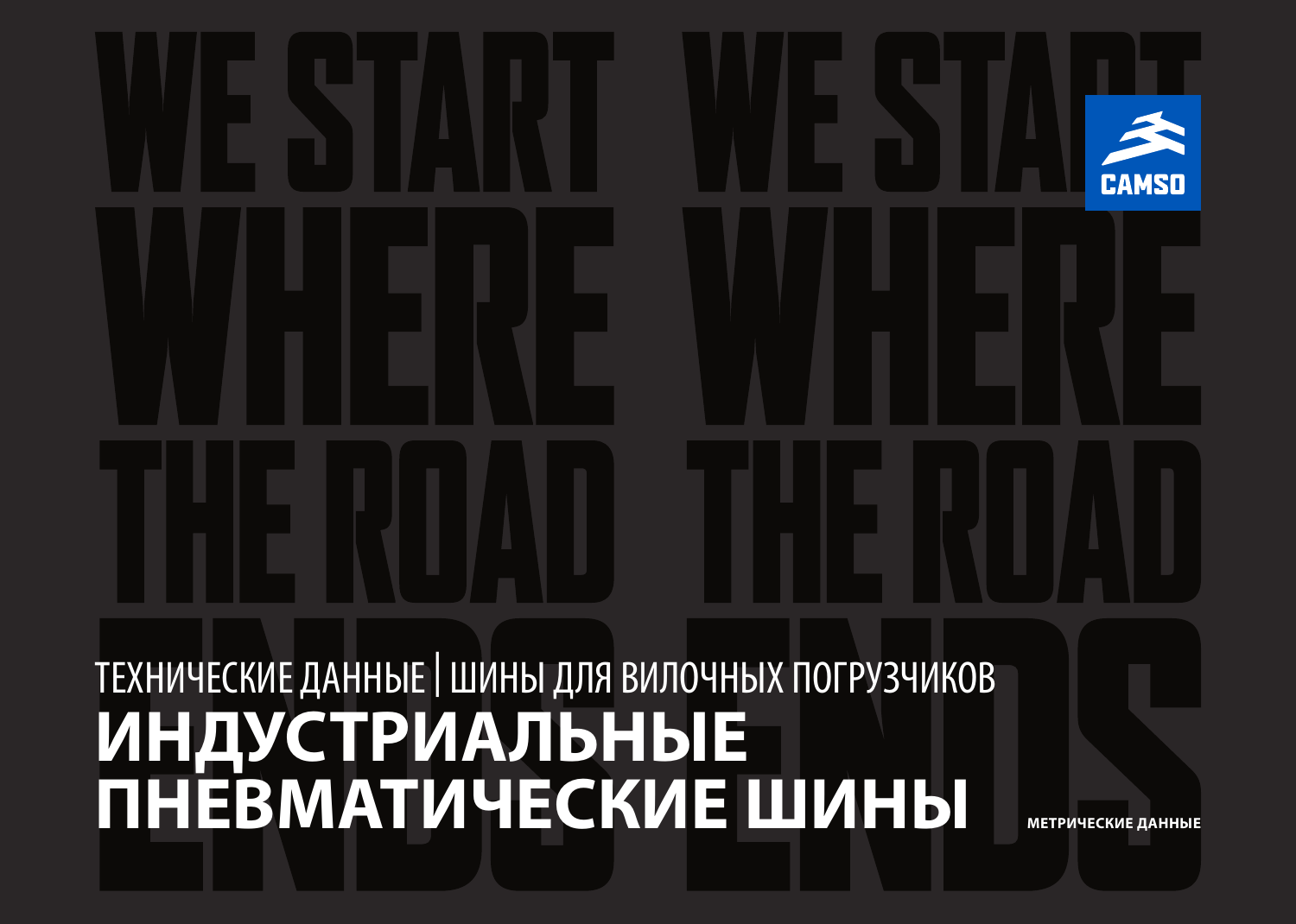В СИНИХ СТРОКАХ УКАЗАН ДИАМЕТР КОЛЕС

|                              |    |                                      |             |                 |             | $RIM$ SIZE <sup>1</sup> |                          | <b>RUBBER</b><br>COMPOUND |             |                               |                |                                     |                     |                  | <b>ACTUAL TIRE</b>      |                    | LOAD CAPACITY <sup>2</sup> (kg) |                                    |               |                   |                  |                             |                  |                                                                                                                                                                                                                                                                                                                                                                                                                                   |                 |
|------------------------------|----|--------------------------------------|-------------|-----------------|-------------|-------------------------|--------------------------|---------------------------|-------------|-------------------------------|----------------|-------------------------------------|---------------------|------------------|-------------------------|--------------------|---------------------------------|------------------------------------|---------------|-------------------|------------------|-----------------------------|------------------|-----------------------------------------------------------------------------------------------------------------------------------------------------------------------------------------------------------------------------------------------------------------------------------------------------------------------------------------------------------------------------------------------------------------------------------|-----------------|
| <b>TIRE SIZE</b>             |    | <b>BRAND/</b><br><b>PRODUCT NAME</b> | PATTERN     |                 | <b>FLAP</b> |                         |                          |                           |             | <b>LOAD</b>                   |                |                                     |                     |                  | <b>DIMENSIONS</b> (mm)  |                    |                                 | <b>COUNTERBALANCED LIFT TRUCKS</b> |               |                   |                  | OTHER VEHICLES <sup>3</sup> |                  |                                                                                                                                                                                                                                                                                                                                                                                                                                   |                 |
|                              | PR |                                      |             | TUBE*<br>&      |             |                         |                          |                           |             | <b>INDEX</b><br>$\mathbf{g}$  |                |                                     |                     |                  |                         | loaded             |                                 | Up to 25 km/h                      |               | Up to 35 km/h     |                  |                             | AT MAXIMUM SPEED |                                                                                                                                                                                                                                                                                                                                                                                                                                   |                 |
|                              |    |                                      | TREAD       | VALVE**         |             | RECOMMENDED             | <b>ALTERNATIVE</b>       | <b>BLACK</b>              | NON-MARKING | <b>SPEED</b><br><b>SYMBOL</b> |                | <b>INFLATION<br/>PRESSURE (bar)</b> | Overall<br>diameter | Overall<br>width | Original<br>tread depth | Static I<br>radius | Load<br>wheel                   | Steering<br>wheel                  | Load<br>wheel | Steering<br>wheel | Up to<br>10 km/h | Up to<br>25 km/h            | Up to<br>40 km/h | $\begin{array}{c}\n\frac{1}{2} \\ \frac{1}{2} \\ \frac{1}{2} \\ \frac{1}{2} \\ \frac{1}{2} \\ \frac{1}{2} \\ \frac{1}{2} \\ \frac{1}{2} \\ \frac{1}{2} \\ \frac{1}{2} \\ \frac{1}{2} \\ \frac{1}{2} \\ \frac{1}{2} \\ \frac{1}{2} \\ \frac{1}{2} \\ \frac{1}{2} \\ \frac{1}{2} \\ \frac{1}{2} \\ \frac{1}{2} \\ \frac{1}{2} \\ \frac{1}{2} \\ \frac{1}{2} \\ \frac{1}{2} \\ \frac{1}{2} \\ \frac{1}{2} \\ \frac{1}{2} \\ \frac{1$ | STATIC (0 km/h) |
| 8"                           |    |                                      |             |                 |             |                         |                          |                           |             |                               |                |                                     |                     |                  |                         |                    |                                 |                                    |               |                   |                  |                             |                  |                                                                                                                                                                                                                                                                                                                                                                                                                                   |                 |
| $4.00 - 8$ $(4.80 - 8)$      |    | 8 SOLIDEAL                           | <b>RIB</b>  | JS2             | $90 - 8$    | 3.25                    | 3.00D                    | ٠                         |             | 94                            | A <sub>5</sub> | 9.00                                | 425                 | 114              | $7^{\circ}$             | 194                | 870                             | 670                                | 840           | 620               | 870              | 670                         | 595              | 565                                                                                                                                                                                                                                                                                                                                                                                                                               | 1010            |
| $4.00 - 8$ $(4.80 - 8)$      |    | 10 SOLIDEAL AIR 550                  | $ED+$       | JS2             | $90 - 8$    | 3.251                   | 3.00D                    | п                         |             | 97                            | A <sub>5</sub> | 10.00                               | 422                 | 115              | 12                      | 196                | 950                             | 730                                | 915           | 675               | 950              | 730                         | 650              | 615                                                                                                                                                                                                                                                                                                                                                                                                                               | 1100            |
| $5.00 - 8$ (5.70-8)          |    | 8 SOLIDEAL AIR 550                   | $ED+$       | JS <sub>2</sub> | $90 - 8$    | 3.00D                   | 3.25//3.75               | п                         |             | 106                           | A <sub>5</sub> | 8.25                                | 467                 | 132              | 14                      | 210                | 1235                            | 950                                | 1190          | 880               | 1235             | 950                         | 845              | 800                                                                                                                                                                                                                                                                                                                                                                                                                               | 1435            |
| $5.00 - 8$ (5.70-8)          |    | 8 SOLIDEAL AIR 570                   | AIR 570     | JS <sub>2</sub> | $90 - 8$    | 3.00D                   | 3.25//3.75               | п                         |             | 106                           | A <sub>5</sub> | 8.25                                | 468                 | 128              | 10                      | 217                | 1235                            | 950                                | 1190          | 880               | 1235             | 950                         | 845              | 800                                                                                                                                                                                                                                                                                                                                                                                                                               | 1435            |
| $5.00 - 8$ (5.70-8)          |    | 10 SOLIDEAL HAULER                   | <b>HALT</b> | JS2             | $90 - 8$    | 3.00D                   | 3.25//3.75               | п                         |             | 111                           | A <sub>5</sub> | 10.00                               | 460                 | 132              | 14                      | 209                | 1415                            | 1090                               | 1365          | 1010              | 1415             | 1090                        | 970              | 915                                                                                                                                                                                                                                                                                                                                                                                                                               | 1645            |
| $5.00 - 8$ (5.70-8)          |    | 10 SOLIDEAL AIR 550                  | $ED+$       | JS2             | $90 - 8$    | 3.00D                   | 3.25/3.75                | ٠                         |             | 111                           | A <sub>5</sub> | 10.00                               | 461                 | 128              | 15                      | 213                | 1415                            | 1090                               | 1365          | 1010              | 1415             | 1090                        | 970              | 915                                                                                                                                                                                                                                                                                                                                                                                                                               | 1645            |
| 15 x 4 1/2 - 8 (125/75-8)    |    | 12 SOLIDEAL AIR 570                  | AIR 570     | JS <sub>2</sub> | $90 - 8$    | 3.251                   | 3.00D                    | ٠                         |             | 100                           | A <sub>5</sub> | 10.00                               | 393                 | 112              | 10                      | 183                | 1040                            | 800                                | 1000          | 740               | 1040             | 800                         | 710              | 670                                                                                                                                                                                                                                                                                                                                                                                                                               | 1210            |
| $16 \times 6 - 8$ (150/75-8) |    | 10 SOLIDEAL AIR 570                  | AIR 570     | $V3 - 02 - 5$   | $130 - 8$   | 4.33R                   | $\overline{\phantom{a}}$ | ٠                         |             | 107                           | A <sub>5</sub> | 8.00                                | 427                 | 139              | 10                      | 197                | 1270                            | 975                                | 1220          | 900               | 1270             | 975                         | 870              | 820                                                                                                                                                                                                                                                                                                                                                                                                                               | 1470            |
| $16 \times 6 - 8$ (150/75-8) |    | 14 SOLIDEAL AIR 550                  | $ED+$       | $V3 - 02 - 5$   | $130 - 8$   | 4.33R                   | ۰                        | п                         |             | 111                           | A <sub>5</sub> | 9.50                                | 420                 | 147              | 13                      | 191                | 1415                            | 1090                               | 1365          | 1010              | 1415             | 1090                        | 970              | 915                                                                                                                                                                                                                                                                                                                                                                                                                               | 1645            |
| $16 \times 6 - 8$ (150/75-8) |    | 16 SOLIDEAL HAULER                   | <b>HALT</b> | $V3 - 02 - 5$   | $130 - 8$   | 4.33R                   | $\overline{\phantom{a}}$ | п                         | п           | 113                           | A <sub>5</sub> | 10.00                               | 421                 | 147              | 12                      | 190                | 1495                            | 1150                               | 1440          | 1065              | 1495             | 1150                        | 1025             | 965                                                                                                                                                                                                                                                                                                                                                                                                                               | 1735            |
| $18 \times 7 - 8$ (180/70-8) |    | 14 SOLIDEAL AIR 570                  | AIR 570     | V3-02-19        | $130 - 8$   | 4.33R                   | 5.00F                    | п                         |             | 121                           | A <sub>5</sub> | 9.00                                | 471                 | 159              | 12                      | 237                | 1885                            | 1450                               | 1815          | 1340              | 1885             | 1450                        | 1290             | 1220                                                                                                                                                                                                                                                                                                                                                                                                                              | 2190            |
| $18 \times 7 - 8$ (180/70-8) |    | 14 SOLIDEAL AIR 550                  | $ED+$       | $V3 - 02 - 5$   | $130 - 8$   | 4.33R                   | 5.00F                    | п                         |             | 121                           | A <sub>5</sub> | 9.00                                | 460                 | 155              | 9                       | 208                | 1885                            | 1450                               | 1815          | 1340              | 1885             | 1450                        | 1290             | 1220                                                                                                                                                                                                                                                                                                                                                                                                                              | 2190            |
| $18 \times 7 - 8$ (180/70-8) |    | 16 SOLIDEAL HAULER                   | <b>HALT</b> | $V3 - 02 - 5$   | $130 - 8$   | 4.33R                   | 5.00F                    | ٠                         | п           | 125                           | A <sub>5</sub> | 10.00                               | 472                 | 164              | 18                      | 210                | 2145                            | 1650                               | 2065          | 1525              | 2145             | 1650                        | 1470             | 1385                                                                                                                                                                                                                                                                                                                                                                                                                              | 2490            |
| $18 \times 7 - 8$ (180/70-8) |    | 16 SOLIDEAL AIR 550                  | $ED+$       | $V3 - 02 - 5$   | $130 - 8$   | 4.33R                   | 5.00F                    | п                         |             | 125                           | A <sub>5</sub> | 10.00                               | 459                 | 157              | 16                      | 207                | 2145                            | 1650                               | 2065          | 1525              | 2145             | 1650                        | 1470             | 1385                                                                                                                                                                                                                                                                                                                                                                                                                              | 2490            |
| $18 \times 7 - 8$ (180/70-8) |    | 16 SOLIDEAL AIR 570                  | AIR 570     | $V3 - 02 - 19$  | $130 - 8$   | 4.33R                   | 5.00F                    | п                         |             | 125                           | A <sub>5</sub> | 10.00                               | 471                 | 164              | 12                      | 212                | 2145                            | 1650                               | 2065          | 1525              | 2145             | 1650                        | 1470             | 1385                                                                                                                                                                                                                                                                                                                                                                                                                              | 2490            |
| $18 \times 7 - 8$ (180/70-8) |    | 16 SOLIDEAL AIR 570                  | AIR 570     | $V3 - 02 - 19$  | $130 - 8$   | 4.33R                   | 5.00F                    | ٠                         |             | 125                           | A <sub>5</sub> | 10.00                               | 471                 | 164              | 12                      | 212                | 2145                            | 1650                               | 2065          | 1525              | 2145             | 1650                        | 1470             | 1385                                                                                                                                                                                                                                                                                                                                                                                                                              | 2490            |
| <b>g</b> "                   |    |                                      |             |                 |             |                         |                          |                           |             |                               |                |                                     |                     |                  |                         |                    |                                 |                                    |               |                   |                  |                             |                  |                                                                                                                                                                                                                                                                                                                                                                                                                                   |                 |
| $6.00 - 9$ $(6.90 - 9)$      |    | 10 SOLIDEAL HAULER                   | <b>HALT</b> | JS2             | $125 - 9$   | 4.00E                   | $\sim$                   | п                         |             | 118                           | A <sub>5</sub> | 8.50                                | 536                 | 168              | 16                      | 243                | 1715                            | 1320                               | 1650          | 1220              | 1715             | 1320                        | 1175             | 1110                                                                                                                                                                                                                                                                                                                                                                                                                              | 1995            |
| $6.00 - 9$ $(6.90 - 9)$      |    | 10 SOLIDEAL AIR 550                  | $ED+$       | JS2             | $125 - 9$   | 4.00E                   | $\overline{\phantom{a}}$ | п                         | ٠           | 118                           | A <sub>5</sub> | 8.50                                | 534                 | 165              | 11                      | 245                | 1715                            | 1320                               | 1650          | 1220              | 1715             | 1320                        | 1175             | 1110                                                                                                                                                                                                                                                                                                                                                                                                                              | 1995            |
| $6.00 - 9$ (6.90-9)          |    | 10 SOLIDEAL AIR 570                  | AIR 570     | JS2             | $125 - 9$   | 4.00E                   | $\overline{\phantom{a}}$ | п                         |             | 118                           | A <sub>5</sub> | 8.50                                | 540                 | 157              | 12                      | 249                | 1715                            | 1320                               | 1650          | 1220              | 1715             | 1320                        | 1175             | 1110                                                                                                                                                                                                                                                                                                                                                                                                                              | 1995            |
| $6.00 - 9$ (6.90-9)          |    | 10 SOLIDEAL AIR 56                   | AIR 561     | JS <sub>2</sub> | $125 - 9$   | 4.00E                   | $\overline{\phantom{a}}$ | п                         |             | 118                           | A <sub>5</sub> | 8.50                                | 537                 | 161              | 12                      | 252                | 1715                            | 1320                               | 1650          | 1220              | 1715             | 1320                        | 1175             | 1110                                                                                                                                                                                                                                                                                                                                                                                                                              | 1995            |
| $6.00 - 9$ (6.90-9)          |    | 12 SOLIDEAL HAULER                   | <b>HALT</b> | JS <sub>2</sub> | $125 - 9$   | 4.00E                   | $\overline{\phantom{a}}$ | п                         |             | 121                           | A <sub>5</sub> | 10.00                               | 544                 | 166              | 16                      | 245                | 1885                            | 1450                               | 1815          | 1340              | 1885             | 1450                        | 1290             | 1220                                                                                                                                                                                                                                                                                                                                                                                                                              | 2190            |
| $6.00 - 9$ (6.90-9)          |    | 12 SOLIDEAL AIR 550                  | $ED+$       | JS <sub>2</sub> | $125 - 9$   | 4.00E                   | $\overline{\phantom{a}}$ | п                         | п           | 121                           | A <sub>5</sub> | 10.00                               | 536                 | 160              | 15                      | 247                | 1885                            | 1450                               | 1815          | 1340              | 1885             | 1450                        | 1290             | 1220                                                                                                                                                                                                                                                                                                                                                                                                                              | 2190            |
| $21 \times 8 - 9$ (200/75-9) |    | 14 SOLIDEAL AIR 550                  | $ED+$       | JS <sub>2</sub> | $180 - 9$   | 6.00E                   | 7.00E                    | п                         |             | 131                           | A <sub>5</sub> | 9.00                                | 531                 | 194              | 21                      | 240                | 2535                            | 1950                               | 2440          | 1805              | 2535             | 1950                        | 1735             | 1640                                                                                                                                                                                                                                                                                                                                                                                                                              | 2945            |
| $21 \times 8 - 9$ (200/75-9) |    | 16 SOLIDEAL HAULER                   | <b>HALT</b> | JS2             | $180 - 9$   | 6.00E                   | 7.00E                    | п                         |             | 134                           | A <sub>5</sub> | 10.00                               | 546                 | 198              | 19                      | 240                | 2755                            | 2120                               | 2650          | 1960              | 2755             | 2120                        | 1885             | 1780                                                                                                                                                                                                                                                                                                                                                                                                                              | 3200            |
| $21 \times 8 - 9$ (200/75-9) |    | 16 SOLIDEAL AIR 570                  | AIR 570     | JS <sub>2</sub> | $180 - 9$   | 6.00E                   | 7.00E                    | ٠                         |             | 134                           | A <sub>5</sub> | 10.00                               | 529                 | 199              | 13                      | 242                | 2755                            | 2120                               | 2650          | 1960              | 2755             | 2120                        | 1885             | 1780                                                                                                                                                                                                                                                                                                                                                                                                                              | 3200            |
| 10"                          |    |                                      |             |                 |             |                         |                          |                           |             |                               |                |                                     |                     |                  |                         |                    |                                 |                                    |               |                   |                  |                             |                  |                                                                                                                                                                                                                                                                                                                                                                                                                                   |                 |
| $6.50 - 10$                  |    | 10 SOLIDEAL HAULER                   | <b>HALT</b> | JS2             | 140-10      | 5.00F                   | 5.50F                    | п                         |             | 122                           | A <sub>5</sub> | 7.75                                | 592                 | 183              | 16                      | 271                | 1950                            | 1500                               | 1875          | 1390              | 1950             | 1500                        | 1335             | 1260                                                                                                                                                                                                                                                                                                                                                                                                                              | 2265            |
| $6.50 - 10$                  |    | 10 SOLIDEAL AIR 550                  | $ED+$       | JS2             | 140-10      | 5.00F                   | 5.50F                    | п                         |             | 122                           | A <sub>5</sub> | 7.75                                | 590                 | 179              | 10                      | 271                | 1950                            | 1500                               | 1875          | 1390              | 1950             | 1500                        | 1335             | 1260                                                                                                                                                                                                                                                                                                                                                                                                                              | 2265            |
| $6.50 - 10$                  |    | 10 SOLIDEAL AIR 56                   | AIR 561     | JS <sub>2</sub> | 140-10      | 5.00F                   | 5.50F                    | ٠                         |             | 122                           | A <sub>5</sub> | 7.75                                | 586                 | 176              | 13                      | 272                | 1950                            | 1500                               | 1875          | 1390              | 1950             | 1500                        | 1335             | 1260                                                                                                                                                                                                                                                                                                                                                                                                                              | 2265            |
| $6.50 - 10$                  |    | 12 SOLIDEAL HAULER                   | <b>HALT</b> | JS <sub>2</sub> | 140-10      | 5.00F                   | 5.50F                    | ٠                         |             | 125                           | A <sub>5</sub> | 9.00                                | 595                 | 181              | 16                      | 272                | 2145                            | 1650                               | 2065          | 1525              | 2145             | 1650                        | 1470             | 1385                                                                                                                                                                                                                                                                                                                                                                                                                              | 2490            |
| $6.50 - 10$                  |    | 12 SOLIDEAL AIR 550                  | $ED+$       | JS2             | 140-10      | 5.00F                   | 5.50F                    | п                         |             | 125                           | A <sub>5</sub> | 9.00                                | 588                 | 185              | 15                      | 265                | 2145                            | 1650                               | 2065          | 1525              | 2145             | 1650                        | 1470             | 1385                                                                                                                                                                                                                                                                                                                                                                                                                              | 2490            |
| $6.50 - 10$                  |    | 14 SOLIDEAL HAULER                   | <b>HALT</b> | JS2             | 140-10      | 5.00F                   | 5.50F                    | п                         |             | 128                           | A <sub>5</sub> | 10.00                               | 595                 | 180              | 16                      | 268                | 2340                            | 1800                               | 2250          | 1665              | 2340             | 1800                        | 1600             | 1510                                                                                                                                                                                                                                                                                                                                                                                                                              | 2720            |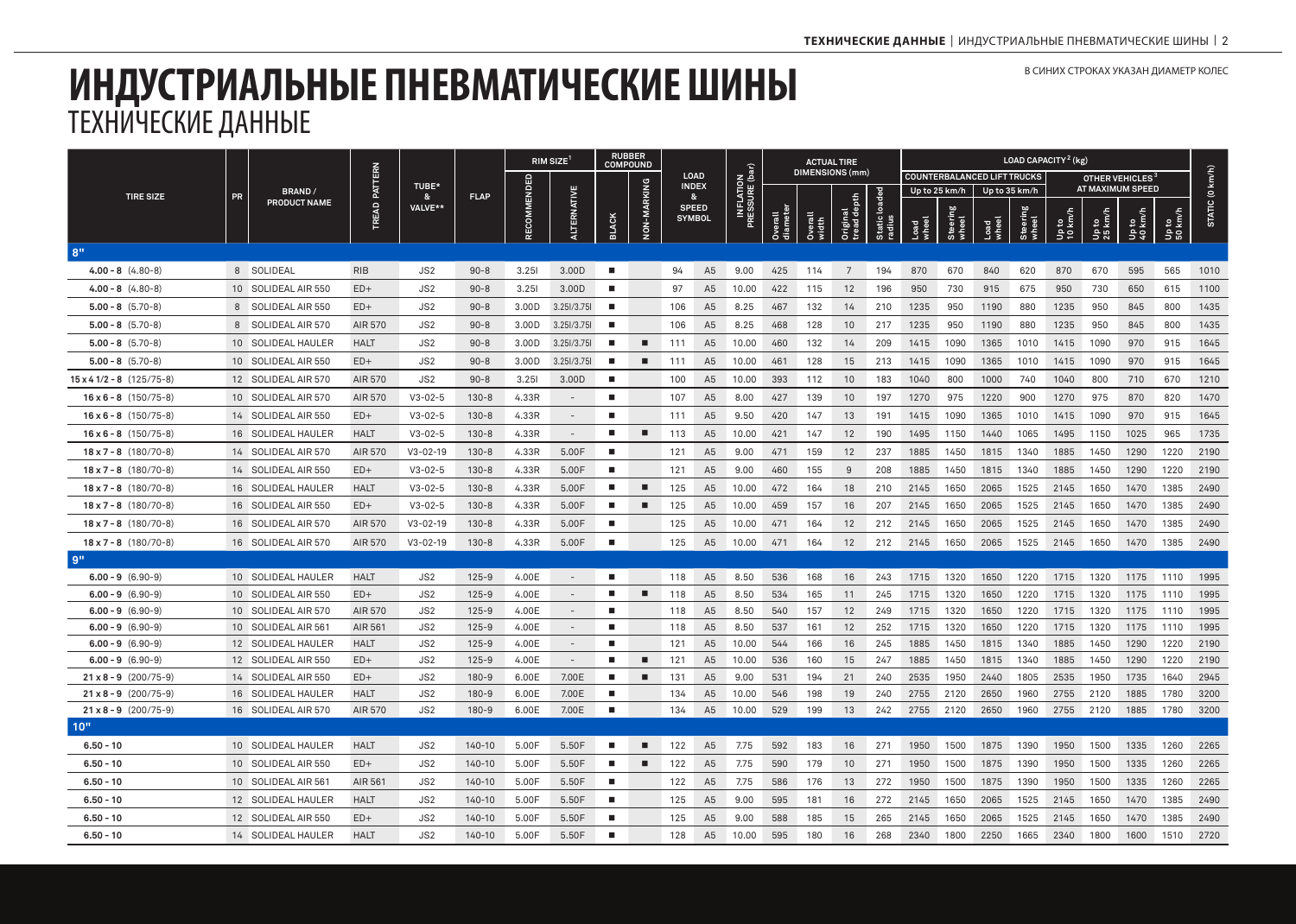В СИНИХ СТРОКАХ УКАЗАН ДИАМЕТР КОЛЕС

| <b>TIRE SIZE</b>                                      | PR | BRAND /<br><b>PRODUCT NAME</b> | <b>PATTERN</b> |                 |             | $RIM$ SIZE <sup>1</sup> |                          | <b>RUBBER</b><br><b>COMPOUND</b> |             |                                |                               |                                     | <b>ACTUAL TIRE</b> |                        |                          |                 | LOAD CAPACITY <sup>2</sup> (kg)    |               |               |                   |                             |                  |                         |                |                 |
|-------------------------------------------------------|----|--------------------------------|----------------|-----------------|-------------|-------------------------|--------------------------|----------------------------------|-------------|--------------------------------|-------------------------------|-------------------------------------|--------------------|------------------------|--------------------------|-----------------|------------------------------------|---------------|---------------|-------------------|-----------------------------|------------------|-------------------------|----------------|-----------------|
|                                                       |    |                                |                |                 |             | COMMENDED               |                          |                                  |             | <b>LOAD</b>                    |                               |                                     |                    | <b>DIMENSIONS</b> (mm) |                          |                 | <b>COUNTERBALANCED LIFT TRUCKS</b> |               |               |                   | OTHER VEHICLES <sup>3</sup> |                  |                         |                |                 |
|                                                       |    |                                |                | TUBE*<br>&      | <b>FLAP</b> |                         | <b>ALTERNATIVE</b>       | <b>BLACK</b>                     |             | <b>INDEX</b><br>8 <sub>x</sub> |                               | <b>INFLATION<br/>PRESSURE (bar)</b> |                    |                        | depth<br>Original<br>bee | loaded<br>tatic |                                    | Up to 25 km/h |               | Up to 35 km/h     |                             |                  | <b>AT MAXIMUM SPEED</b> |                |                 |
|                                                       |    |                                | TREAD          | VALVE**         |             |                         |                          |                                  | NON-MARKING |                                | <b>SPEED</b><br><b>SYMBOL</b> |                                     | diamete<br>Overall | verall<br>Õ.           |                          |                 | wheel<br>Load                      | Steering      | Load<br>wheel | Steering<br>wheel | Up to<br>10 km/h            | Up to<br>25 km/h | Up to<br>40 km/h        | Up to<br>50 km | STATIC (0 km/h) |
| $6.50 - 10$                                           |    | 14 SOLIDEAL AIR 550            | $ED+$          | JS <sub>2</sub> | 140-10      | 5.00F                   | 5.50F                    | ٠                                | ٠           | 128                            | A <sub>5</sub>                | 10.00                               | 588                | 181                    | 10                       | 271             | 2340                               | 1800          | 2250          | 1665              | 2340                        | 1800             | 1600                    | 1510           | 2720            |
| $7.50 - 10$                                           |    | 16 SOLIDEAL AIR 550            | $ED+$          | JS2             | $140 - 10$  | 5.50F                   | 5.00F                    | п                                |             | 138                            | A <sub>5</sub>                | 10.00                               | 632                | 207                    | 10                       | 291             | 3070                               | 2360          | 2950          | 2185              | 3070                        | 2360             | 2100                    | 1980           | 3565            |
| $23 \times 9 - 10$ (225/75-10)                        |    | 16 SOLIDEAL AIR 570            | AIR 570        | JS2             | 180-10      | 6.50F                   |                          | п                                |             | 137                            | A <sub>5</sub>                | 8.00                                | 590                | 214                    | 14                       | 270             | 2990                               | 2300          | 2875          | 2130              | 2990                        | 2300             | 2045                    | 1930           | 3475            |
| $23 \times 9 - 10$ (225/75-10)                        |    | 18 SOLIDEAL AIR 550            | $ED+$          | JS2             | 180-10      | 6.50F                   | $\overline{\phantom{a}}$ | п                                | п           | 139                            | A <sub>5</sub>                | 9.00                                | 580                | 232                    | 20                       | 263             | 3160                               | 2430          | 3040          | 2250              | 3160                        | 2430             | 2165                    | 2040           | 3670            |
| $23 \times 9 - 10$ (225/75-10)                        |    | 18 SOLIDEAL AIR 570            | AIR 570        | $V3 - 02 - 07$  | 180-10      | 6.50F                   | $\overline{\phantom{a}}$ | п                                |             | 139                            | A <sub>5</sub>                | 9.00                                | 594                | 216                    | 15                       | 271             | 3160                               | 2430          | 3040          | 2250              | 3160                        | 2430             | 2165                    | 2040           | 3670            |
| $23 \times 9 - 10$ (225/75-10)                        |    | 20 SOLIDEAL HAULER             | <b>HALT</b>    | JS2             | 180-10      | 6.50F                   | $\overline{\phantom{a}}$ | п                                |             | 142                            | A <sub>5</sub>                | 10.00                               | 579                | 235                    | 15                       | 261             | 3445                               | 2650          | 3315          | 2450              | 3445                        | 2650             | 2360                    | 2225           | 4000            |
| 12"                                                   |    |                                |                |                 |             |                         |                          |                                  |             |                                |                               |                                     |                    |                        |                          |                 |                                    |               |               |                   |                             |                  |                         |                |                 |
| $23 \times 10 - 12$ (250/60-12)                       |    | 16 SOLIDEAL HAULER             | <b>HALT</b>    | JS2             | 210-12      | 8.00G                   | $\overline{a}$           | п                                |             | 139                            | A <sub>5</sub>                | 8.00                                | 604                | 247                    | 18                       | 274             | 3160                               | 2430          | 3040          | 2250              | 3160                        | 2430             | 2165                    | 2040           | 3670            |
| $23 \times 10 - 12$ (250/60-12)                       |    | 16 SOLIDEAL AIR 550            | $ED+$          | JS2             | 210-12      | 8.00G                   | $\overline{\phantom{a}}$ |                                  |             | 139                            | A <sub>5</sub>                | 8.00                                | 591                | 239                    | 14                       | 270             | 3160                               | 2430          | 3040          | 2250              | 3160                        | 2430             | 2165                    | 2040           | 3670            |
| $27 \times 10 - 12$ (250/75-12)                       |    | 14 SOLIDEAL HAULER             | HALT           | $V3 - 02 - 5$   | 210-12      | 8.00G                   | $\overline{\phantom{a}}$ | п                                |             | 143                            | A <sub>5</sub>                | 7.00                                | 679                | 251                    | 22                       | 303             | 3545                               | 2725          | 3405          | 2520              | 3545                        | 2725             | 2425                    | 2290           | 4115            |
| $27 \times 10 - 12$ (250/75-12)                       |    | 20 SOLIDEAL HAULER             | <b>HALT</b>    | $V3 - 02 - 5$   | 210-12      | 8.00G                   | $\overline{\phantom{a}}$ | п                                |             | 152                            | A <sub>5</sub>                | 10.00                               | 674                | 249                    | 22                       | 305             | 4615                               | 3550          | 4440          | 3285              | 4615                        | 3550             | 3160                    | 2980           | 5360            |
| $27 \times 10 - 12$ (250/75-12)                       |    | 20 SOLIDEAL AIR 550            | $ED+$          | $V3 - 02 - 5$   | 210-12      | 8.00G                   | $\overline{\phantom{a}}$ | п                                |             | 152                            | A <sub>5</sub>                | 10.00                               | 680                | 254                    | 14                       | 304             | 4615                               | 3550          | 4440          | 3285              | 4615                        | 3550             | 3160                    | 2980           | 5360            |
| $27 \times 10 - 12$ (250/75-12)                       |    | 24 SOLIDEAL HAULER             | <b>HALT</b>    | $V3 - 02 - 5$   | 210-12      | 8.00G                   | $\overline{\phantom{a}}$ | п                                |             | 158                            | A <sub>5</sub>                | 10.00                               | 674                | 249                    | 22                       | 305             | 5525                               | 4250          | 5315          | 3930              | 5525                        | 4250             | 3785                    | 3570           | 6420            |
| $7.00 - 12$                                           |    | 12 SOLIDEAL HAULER             | <b>HALT</b>    | <b>TR75A</b>    | 135-12      | 5.00S                   | $\overline{\phantom{a}}$ | п                                |             | 133                            | A <sub>5</sub>                | 8.50                                | 680                | 194                    | 17                       | 311             | 2680                               | 2060          | 2575          | 1905              | 2680                        | 2060             | 1835                    | 1730           | 3110            |
| $7.00 - 12$                                           |    | 12 SOLIDEAL AIR 550            | $ED+$          | <b>TR75A</b>    | 135-12      | 5.00S                   | $\overline{\phantom{a}}$ |                                  | п           | 133                            | A <sub>5</sub>                | 8.50                                | 675                | 194                    | 16                       | 305             | 2680                               | 2060          | 2575          | 1905              | 2680                        | 2060             | 1835                    | 1730           | 3110            |
| $7.00 - 12$                                           |    | 14 SOLIDEAL HAULER             | <b>HALT</b>    | <b>TR75A</b>    | 135-12      | 5.00S                   | $\overline{\phantom{a}}$ | п                                | п           | 134                            | A <sub>5</sub>                | 9.00                                | 680                | 195                    | 17                       | 310             | 2755                               | 2120          | 2650          | 1960              | 2755                        | 2120             | 1885                    | 1780           | 3200            |
| $7.00 - 12$                                           |    | 14 SOLIDEAL AIR 56             | AIR 561        | <b>TR75A</b>    | 135-12      | 5.00S                   | $\overline{\phantom{a}}$ | п                                |             | 134                            | A <sub>5</sub>                | 9.00                                | 672                | 185                    | 14                       | 312             | 2755                               | 2120          | 2650          | 1960              | 2755                        | 2120             | 1885                    | 1780           | 3200            |
| $7.00 - 12$                                           |    | 14 SOLIDEAL AIR 550            | $ED+$          | <b>TR75A</b>    | 135-12      | 5.00S                   | $\overline{\phantom{a}}$ | п                                | п           | 134                            | A <sub>5</sub>                | 9.00                                | 677                | 194                    | 12                       | 312             | 2755                               | 2120          | 2650          | 1960              | 2755                        | 2120             | 1885                    | 1780           | 3200            |
| $7.00 - 12$                                           |    | 16 SOLIDEAL HAULER             | <b>HALT</b>    | <b>TR75A</b>    | 135-12      | 5.00S                   |                          |                                  |             | 136                            | A <sub>5</sub>                | 10.00                               | 684                | 195                    | 18                       | 310             | 2910                               | 2240          | 2800          | 2070              | 2910                        | 2240             | 1995                    | 1880           | 3380            |
| $7.00 - 12$                                           |    | 16 SOLIDEAL AIR 550            | $ED+$          | <b>TR75A</b>    | 135-12      | 5.00S                   |                          | п                                |             | 136                            | A <sub>5</sub>                | 10.00                               | 669                | 191                    | 12                       | 309             | 2910                               | 2240          | 2800          | 2070              | 2910                        | 2240             | 1995                    | 1880           | 3380            |
| 13"                                                   |    |                                |                |                 |             |                         |                          |                                  |             |                                |                               |                                     |                    |                        |                          |                 |                                    |               |               |                   |                             |                  |                         |                |                 |
| $23 \times 5$ (5.00-13)                               |    | 10 SOLIDEAL AIR 550            | $ED+$          | JS <sub>2</sub> | 130-13      | 3.75P                   |                          | п                                | п           | 122                            | A <sub>5</sub>                | 7.75                                | 635                | 149                    | 10                       | 298             | 1950                               | 1500          | 1875          | 1390              | 1950                        | 1500             | 1335                    | 1260           | 2265            |
| 15"                                                   |    |                                |                |                 |             |                         |                          |                                  |             |                                |                               |                                     |                    |                        |                          |                 |                                    |               |               |                   |                             |                  |                         |                |                 |
| $355/45 - 15$ (28x12.5-15)                            |    | 24 SOLIDEAL AIR 550            | $ED+$          | $V3 - 02 - 10$  | 260-15      | 9.75                    | $\overline{\phantom{a}}$ | п                                |             | 159                            | A <sub>5</sub>                | 10.00                               | 703                | 292                    | 11                       | 321             | 5690                               | 4375          | 5470          | 4045              | 5690                        | 4375             | 3895                    | 3675           | 6605            |
| $355/45 - 15$ (28x12.5-15)                            |    | 24 SOLIDEAL HAULER             | <b>HALT</b>    | $V3 - 02 - 10$  | 260-15      | 9.75                    | $\overline{\phantom{a}}$ | п                                |             | 159                            | A <sub>5</sub>                | 10.00                               | 696                | 291                    | 17                       | 315             | 5690                               | 4375          | 5470          | 4045              | 5690                        | 4375             | 3895                    | 3675           | 6605            |
| $355/65 - 15$ (32x12.1-15)                            |    | 24 SOLIDEAL AIR 550            | $ED+$          | <b>TR78A</b>    | 260-15      | 9.75                    | $\overline{\phantom{a}}$ | п                                |             | 170                            | A <sub>5</sub>                | 10.00                               | 848                | 324                    | 23                       | 388             | 7800                               | 6000          | 7500          | 5550              | 7800                        | 6000             | 5340                    | 5040           | 9060            |
| $355/65 - 15$ (32x12.1-15)                            |    | 24 SOLIDEAL HAULER             | <b>HALT</b>    | <b>TR78A</b>    | 260-15      | 9.75                    |                          | п                                |             | 170                            | A <sub>5</sub>                | 10.00                               | 806                | 314                    | 28                       | 353             | 7800                               | 6000          | 7500          | 5550              | 7800                        | 6000             | 5340                    | 5040           | 9060            |
| $28 \times 9 - 15$ (8.15-15 & 225/75-15)              |    | 14 SOLIDEAL HAULER             | <b>HALT</b>    | $V3 - 02 - 08$  | 180-15 HD   | 7.00                    | $\overline{\phantom{a}}$ | п                                |             | 146                            | A <sub>5</sub>                | 10.00                               | 705                | 218                    | 17                       | 322             | 3900                               | 3000          | 3750          | 2775              | 3900                        | 3000             | 2670                    | 2520           | 4530            |
| $28 \times 9 - 15$ (8.15-15 & 225/75-15)              |    | 14 SOLIDEAL AIR 550            | $ED+$          | $V3 - 02 - 08$  | 180-15 HD   | 7.00                    | $\overline{\phantom{a}}$ |                                  | п           | 146                            | A <sub>5</sub>                | 10.00                               | 710                | 226                    | 14                       | 329             | 3900                               | 3000          | 3750          | 2775              | 3900                        | 3000             | 2670                    | 2520           | 4530            |
| 28 x 9 - 15 (8.15-15 & 225/75-15) 14 SOLIDEAL AIR 570 |    |                                | AIR 570        | $V3-02-08$      | 180-15 HD   | 7.00                    |                          |                                  |             | 146                            | A <sub>5</sub>                | 10.00                               | 707                | 211                    | 14                       | 327             | 3900                               | 3000          | 3750          | 2775              | 3900                        | 3000             | 2670                    | 2520           | 4530            |
| 28 x 9 - 15 (8.15-15 & 225/75-15) 16 SOLIDEAL AIR 550 |    |                                | $ED+$          | $V3 - 02 - 08$  | 180-15 HD   | 7.00                    |                          |                                  |             | 146                            | A <sub>5</sub>                | 10.00                               | 707                | 223                    | 19                       | 326             | 3900                               | 3000          | 3750          | 2775              | 3900                        | 3000             | 2670                    | 2520           | 4530            |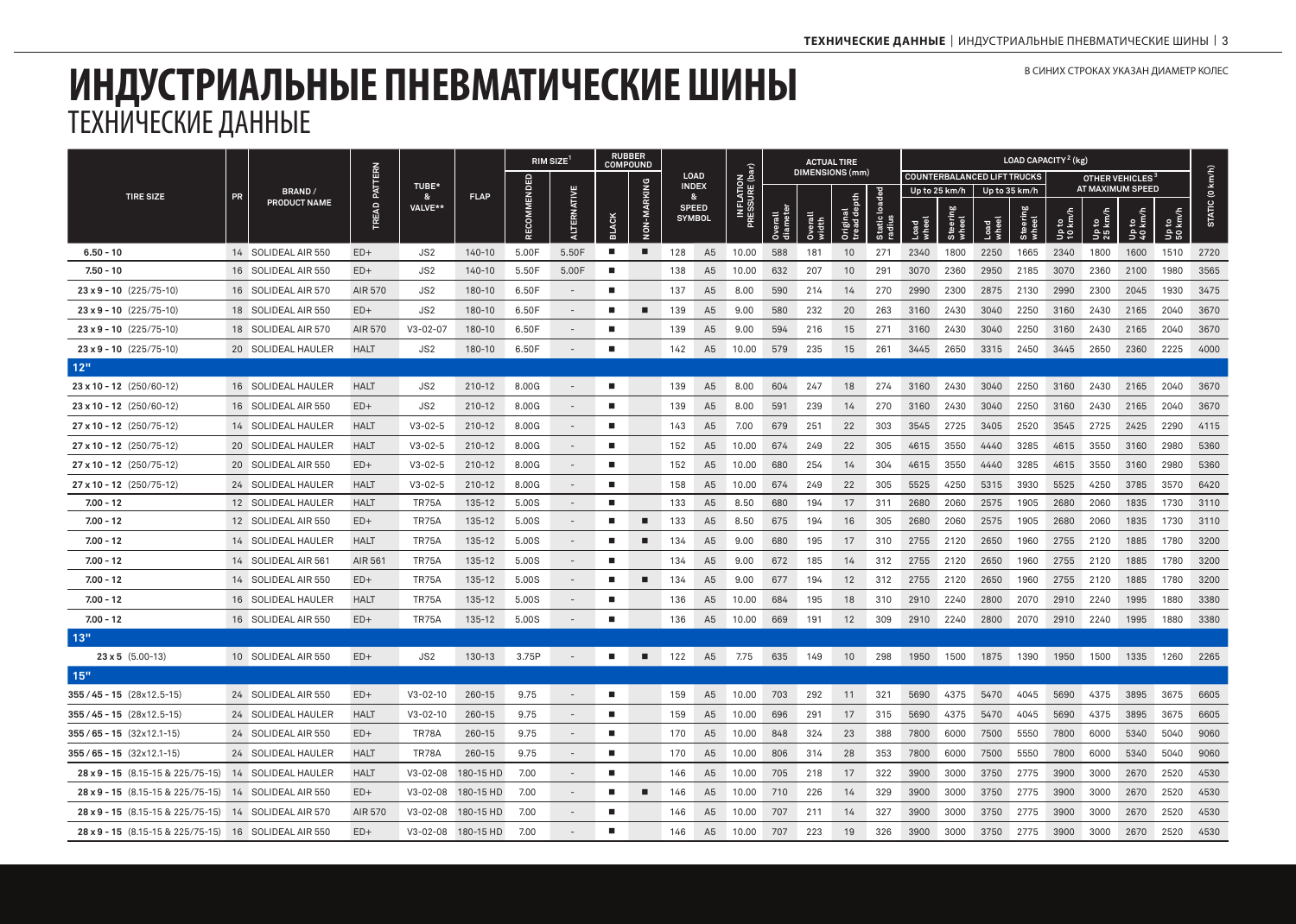**RIM SIZE RUBBER COMPOUND**  $\begin{bmatrix} 1 \end{bmatrix}$  **COMPOUND ACTUAL TIRE**  PATTERN **TREAD PATTERN** STATIC (0 km/h) **PRESSURE (bar) DIMENSIONS (mm) STATIC (0 km/h) LOAD COUNTERBALANCED LIFT TRUCKS OTHER VEHICLES** NFLATION **INFLATION 3RECOMMENDED JON-MARKING NON-MARKING INDEX TUBE\* AT MAXIMUM SPEED Up to 25 km/h Up to 35 km/h Static loaded TIRE SIZE PR BRAND / ALTERNATIVE ALTERNATIVE FLAP & & PRODUCT NAME tread depth** TREAD **VALVE\*\* SPEED Original diameter Load wheel Steering wheel Load wheel Steering wheel Up to 10 km/h Up to 25 km/h Up to 40 km/h Up to 50 km/h Overall BLACK SYMBOL Overall** Fic **radius width 28 x 9 - 15** (8.15-15 & 225/75-15) 18 SOLIDEAL AIR 570 AIR 570 V3-02-08 180-15 HD 7.00 - 146 A5 10.00 707 211 14 329 3900 3000 3750 2775 3900 3000 2670 2520 4530 **250 - 15** (250/70-15) 16 SOLIDEAL AIR 550 ED+ TR77A 180-15 HD 7.50 7.00 150 A5 8.25 734 238 13 338 4355 3350 4190 3100 4355 3350 2980 2815 5060 **250 - 15** (250/70-15) 16 SOLIDEAL HAULER HALT TR77A 180-15 HD 7.50 7.00 150 A5 8.25 743 226 19 337 4355 3350 4190 3100 4355 3350 2980 2815 5060 **250 - 15** (250/70-15) 18 SOLIDEAL AIR 550 ED+ TR77A 180-15 HD 7.50 7.00 153 A5 9.50 735 231 21 336 4745 3650 4565 3375 4745 3650 3250 3065 5510 **250 - 15** (250/70-15) 20 SOLIDEAL HAULER HALT TR77A 180-15 HD 7.50 7.00 155 A5 10.00 733 231 23 337 5040 3875 4845 3585 5040 3875 3450 3255 5850 **300 - 15** (315/70-15) 18 SOLIDEAL HAULER HALT TR78A 180-15 HD 8.00 - 160 A5 7.50 850 278 25 384 5850 4500 5625 4165 5850 4500 4005 3780 6795 **300 - 15** (315/70-15) 18 SOLIDEAL AIR 550 ED+ TR78A 180-15 HD 8.00 - 160 A5 7.50 833 287 19 377 5850 4500 5625 4165 5850 4500 4005 3780 6795 **300 - 15** (315/70-15) 20 SOLIDEAL HAULER HALT TR78A 180-15 HD 8.00 - 164 A5 9.00 834 282 26 375 6500 5000 6250 4625 6500 5000 4450 4200 7550 **300 - 15** (315/70-15) 22 SOLIDEAL HAULER HALT TR78A 180-15 HD 8.00 - 165 A5 10.00 834 282 26 377 6695 5150 6440 4765 6695 5150 4585 4325 7775 **300 - 15** (315/70-15) 22 SOLIDEAL AIR 550 ED+ TR78A 180-15 HD 8.00 - 165 A5 10.00 833 287 18 377 6695 5150 6440 4765 6695 5150 4585 4325 7775 **315/85−15** 20 SOLIDEAL HAULER HALT TR78A 180−15 HD 7.50 172 A5 9.50 908 290 26 397 8190 6300 7875 5830 8190 6300 5605 5290 9515 **7.00 - 15** 14 SOLIDEAL HAULER HALT TR75A 180-15 5.50 5.00 140 A5 9.00 734 190 22 334 3350 2575 3220 2380 3350 2575 2235 2110 3890 **7.00 - 15** 14 SOLIDEAL AIR 561 AIR 561 TR75A 180-15 5.50 5.00 140 A5 9.00 755 196 16 353 3350 2575 3220 2380 3350 2575 2235 2110 3890 **7.00 - 15** 14 SOLIDEAL AIR 550 ED+ TR75A 180-15 5.50 5.00 140 A5 9.00 762 202 17 344 3350 2575 3220 2380 3350 2575 2235 2110 3890 **7.50 - 15** 14 SOLIDEAL HAULER HALT TR75A 180-15 6.00 5.50/6.50 144 A5 9.25 781 212 20 356 3640 2800 3500 2590 3640 2800 2490 2350 4230 **7.50 - 15** 14 SOLIDEAL AIR 550 ED+ TR75A 180-15 6.00 5.50/6.50 144 A5 9.25 784 212 20 357 3640 2800 3500 2590 3640 2800 2490 2350 4230 **8.25−15** (7.50-15(32)) 14 SOLIDEAL HAULER HALT TR77A 180-15 6.50 6.00/7.00 ■ 149 A5 8.00 841 246 19 380 4225 3250 4065 3005 4225 3250 2895 2730 4910 **8.25−15** (7.50−15(32)) 14 SOLIDEAL AIR 550 ED+ TR77A 180−15 6.50 6.00/7.00 ■ ■ 149 A5 8.00 846 251 13 390 4225 3250 4065 3005 4225 3250 2895 2730 4910 **8.25−15** (7.50-15(32)) 16 SOLIDEAL HAULER HALT TR77A 180-15 6.50 6.00/7.00 ■ 152 A5 841 246 23 380 4615 3550 4440 3285 4615 3550 3160 2980 5360 **8.25−15** (7.50-15(32)) 16 SOLIDEAL AIR 550 ED+ TR77A 180-15 6.50 6.00/7.00 ■ ■ 152 A5 845 252 19 380 4615 3550 4440 3285 4615 3550 3160 2980 5360 **8.25 - 15** (7.50-15(32)) 18 SOLIDEAL HAULER HALT TR77A 180-15 6.50 6.00/7.00 153 A5 10.00 841 246 19 381 4745 3650 4565 3375 4745 3650 3250 3065 5510 **16" 7.50 - 16** 12 SOLIDEAL AIR 550 ED+ TR75A 180-16 6.0 5.0/5.50 144 A5 8.00 810 209 12 373 3640 2800 3500 2590 3640 2800 2490 2350 4230 **16.5" 8.00 - 16.5** 10 SOLIDEAL AIR 561 AIR 561 TBLS - 6.75 - 121 A5 5.60 740 225 16 - 1885 1450 1815 1340 1885 1450 1290 1220 2190 **8.75 - 16.5** 10 SOLIDEAL AIR 561 AIR 561 TBLS - 6.75 - 124 A5 5.25 757 224 18 - 2080 1600 2000 1480 2080 1600 1425 1345 2415 **9.50 - 16.5** 10 SOLIDEAL AIR 561 AIR 561 TBLS - 6.75 - 127 A5 5.00 799 253 19 - 2275 1750 2190 1620 2275 1750 1560 1470 2645 **20" 9.00 − 20** 14 SOLIDEAL AIR 550 ED+ V3-02-14 200-20 7.00 6.50/7.50 ■ 160 A5 9.00 1046 286 23 476 5850 4500 5625 4165 5850 4500 4005 3780 6795 **10.00 - 20** 16 SOLIDEAL HAULER HALT V3-02-14 200-20 7.50 7.00/8.00 164 A5 9.00 1088 283 30 496 6500 5000 6250 4625 6500 5000 4450 4200 7550 **10.00 - 20** 16 SOLIDEAL HAULER HA SM V3-02-14 200-20 7.50 7.00/8.00 164 A5 9.00 1085 288 - 499 6500 5000 6250 4625 6500 5000 4450 4200 7550 **10.00 - 20** 16 SOLIDEAL HAULER HA HA TR V3-02-14 200-20 7.50 7.00/8.00 164 A5 9.00 1085 288 30 498 6500 5000 6250 4625 6500 5000 4450 4200 7550

В СИНИХ СТРОКАХ УКАЗАН ДИАМЕТР КОЛЕС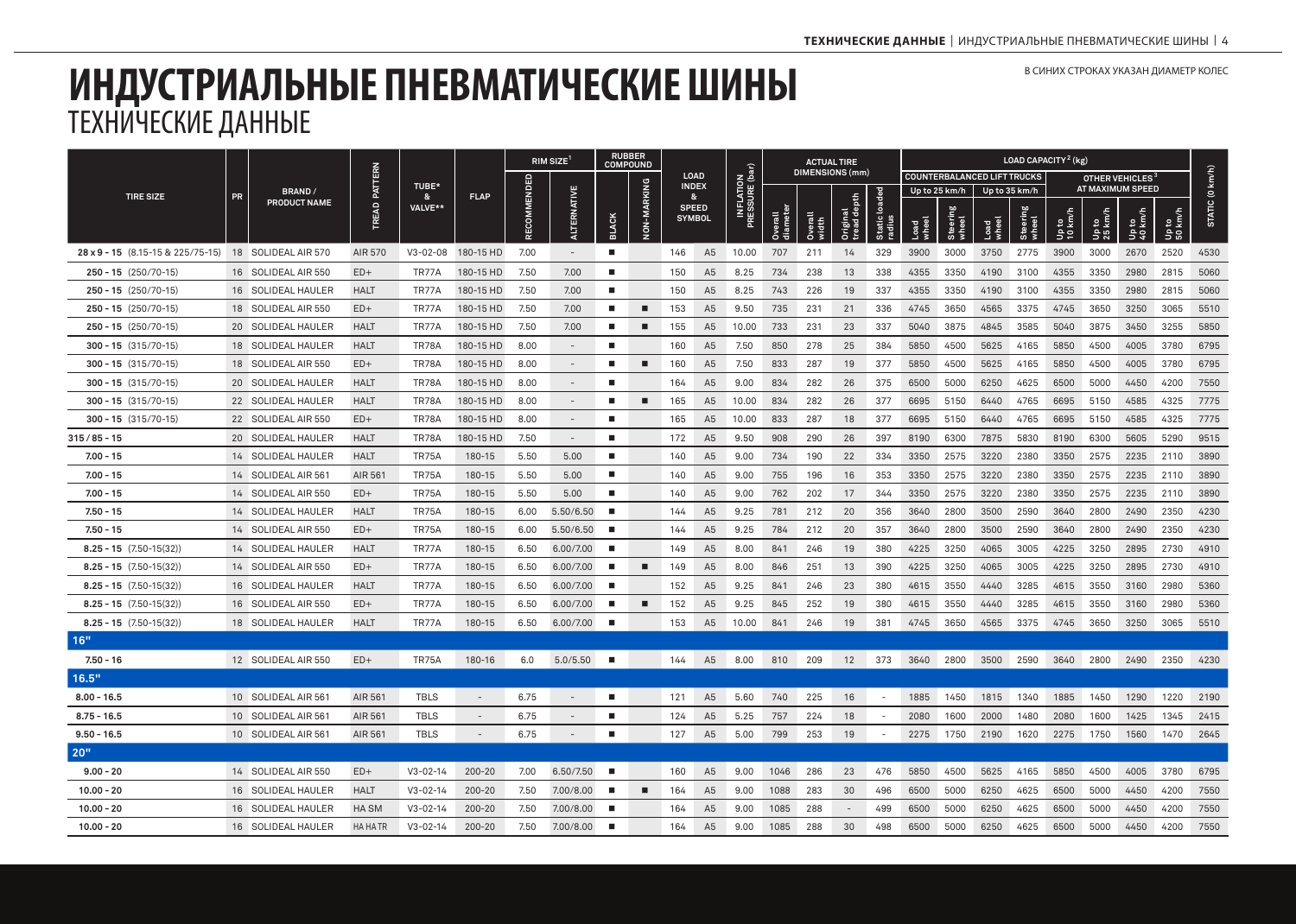В СИНИХ СТРОКАХ УКАЗАН ДИАМЕТР КОЛЕС

#### **ИНДУСТРИАЛЬНЫЕ ПНЕВМАТИЧЕСКИЕ ШИНЫ** ТЕХНИЧЕСКИЕ ДАННЫЕ

**RIM SIZE RUBBER COMPOUND**  $\begin{bmatrix} 1 \end{bmatrix}$  **COMPOUND ACTUAL TIRE**  PATTERN **TREAD PATTERN** STATIC (0 km/h) **PRESSURE (bar) DIMENSIONS (mm) STATIC (0 km/h) COUNTERBALANCED LIFT TRUCKS**<br>**Un to 25 km/h U Un to 35 km/h LOAD OTHER VEHICLES** NFLATION **INFLATION RECOMMENDED ION-MARKING TUBE\* NON-MARKING INDEX AT MAXIMUM SPEED** у  **Up to 25 km/h Up to 35 km/h Static loaded TIRE SIZE PR BRAND / ALTERNATIVE FLAP & & PRODUCT NAME tread depth** TREAD **TRNA VALVE\*\* SPEED diameter Load wheel Steering wheel Load wheel Steering wheel Up to 10 km/h Up to 25 km/h Up to 40 km/h Up to 50 km/h Original BLACK SYMBOL Overall Overall** ृत **radius width 10.00 - 20** 16 SOLIDEAL AIR 550 ED+ V3-02-14 200-20 7.50 7.00/8.00 164 A5 9.00 1065 286 13 494 6500 5000 6250 4625 6500 5000 4450 4200 7550 **10.00 - 20** 20 SOLIDEAL AIR 550 ED+ V3-02-14 200-20 7.50 7.00/8.00 166 A5 10.00 1067 284 13 494 6890 5300 6625 4905 6890 5300 4715 4450 8005 **11.00 - 20** 16 SOLIDEAL HAULER HALT V3-02-14 200-20 8.00 7.50/8.50 167 A5 9.00 1089 302 32 507 7085 5450 6815 5040 7085 5450 4850 4580 8230 **11.00 - 20** 16 SOLIDEAL AIR 550 ED+ V3-02-14 200-20 8.00 7.50/8.50 167 A5 9.00 1087 301 13 505 7085 5450 6815 5040 7085 5450 4850 4580 8230 **11.00 - 20** 18 SOLIDEAL HAULER HALT V3-02-14 200-20 8.00 7.50/8.50 170 A5 10.00 1089 302 32 495 7800 6000 7500 5550 7800 6000 5340 5040 9060 **12.00 - 20** 18 SOLIDEAL HAULER HALT V3-02-14 200-20 8.50 8.00/9.00 172 A5 9.00 1150 330 36 524 8190 6300 7875 5830 8190 6300 5605 5290 9515 **12.00 - 20** 20 SOLIDEAL HAULER HALT V3-02-14 200-20 8.50 8.00/9.00 176 A5 10.00 1150 317 36 517 9230 7100 8875 6570 9230 7100 6320 5965 10720 **12.00 - 20** 20 SOLIDEAL HAULER HA SM V3-02-14 200-20 8.50 8.00/9.00 176 A5 10.00 1145 321 - 528 9230 7100 8875 6570 9230 7100 6320 5965 10720 **12.00 - 20** 20 SOLIDEAL HAULER HA HA TR V3-02-14 200-20 8.50 8.00/9.00 176 A5 10.00 1132 319 36 522 9230 7100 8875 6570 9230 7100 6320 5965 10720 **12.00 - 20** 20 HAULER PORTMASTER HA HD V3-02-14 200-20 8.50 8.00/9.00 176 A5 10.00 1144 320 57 515 9230 7100 8875 6570 9230 7100 6320 5965 10720 **12.00 - 20** 20 SOLIDEAL AIR 550 ED+ V3-02-14 200-20 8.50 8.00/9.00 176 A5 10.00 1138 326 18 526 9230 7100 8875 6570 9230 7100 6320 5965 10720 **12.00 - 20** 28 SOLIDEAL HAULER HALT V3-02-07 200-20 8.50 8.00/9.00 176 A5 10.00 1150 323 36 523 9230 7100 8875 6570 9230 7100 6320 5965 10720 **12.00 - 20** 28 HAULER PORTMASTER HA HD V3-02-14 200-20 8.50 8.00/9.00 176 A5 10.00 1130 320 57 514 9230 7100 8875 6570 9230 7100 6320 5965 10720 **12.00 - 20** 28 SOLIDEAL AIR 550 ED+ V3-02-14 200-20 8.50 8.00/9.00 176 A5 10.00 1142 324 18 528 9230 7100 8875 6570 9230 7100 6320 5965 10720 **24" 14.00 - 24** 28 SOLIDEAL HAULER HALT V3-02-07 250-24 10.00 W/VA/WI 188 A5 10.00 1364 371 50 623 12350 9500 11875 8790 12350 9500 8455 7980 14345 **25" 16.00 - 25** 32 SOLIDEAL HAULER HALT TBLS - 11.25/2.0 13.00/2.0 195 A5 10.00 1472 421 55 664 16250 12500 15625 11565 16250 12500 11125 10500 18875 **18.00 - 25** 40 CAMSO AIR 775 AIR 775 TBLS - 13.00/2.5 15.00/2.5 207 A5 10.00 1650 485 64 - 22750 17500 21875 16190 22750 17500 15575 14700 26425

#### Примечания

- (1) Обратитесь к производителю шин и колес для получения подтверждения соответствия сочетания шины и обода, особенно в отношении формы обода и прочности колес.
- (2) В таблице указаны максимальные показатели скорости транспортного средства без груза. Увеличение грузоподъемности при более низких скоростях не допускается. Нагрузки применимы к эксплуатации при циклических нагрузках. Эксплуатация при циклических нагрузках означает отсутствие непрерывной эксплуатации шин при нагрузках, указанных в соответствующем Индексе нагрузки и обозначенных символом скорости. Это не имеет отношения к продолжительности периода эксплуатации транспортного средства; скорее это относится к изменению нагрузки и/или скорости.

(3) Эта категория включает в себя:

- Ведущие и рулевые колеса на транспортных средствах, не являющихся
- вилочными автопогрузчиками с противовесом
- Передвижные подъемные краны
- Колеса свободного качения на других транспортных средствах (трейлерах) для максимального расстояния до 2000 м.
- По всем вопросам связанным с переездами на большие расстояния, оснащением колес для ротационных установок, непрерывной эксплуатацией или эксплуатацией портальных транспортеров, просим обращаться в технический отдел. С вопросами, связанными с эксплуатацией боковых погрузчиков, просим обращаться в технический отдел.

#### **Все шины не предназначены для эксплуатации на шоссе.**

- \* Размер камеры соответствует размеру шины.
- \*\* В таблице представлены стандартные значения. Прочие значения предоставляются по требованию.

#### **Этот документ содержит технические данные обо всех видах продукции, предлагаемых на мировом рынке.**

**Некоторые из этих видов продукции могут не продаваться в вашем регионе. Чтобы узнать о наличии шин в вашем регионе, обращайтесь к местным торговым представителям.**